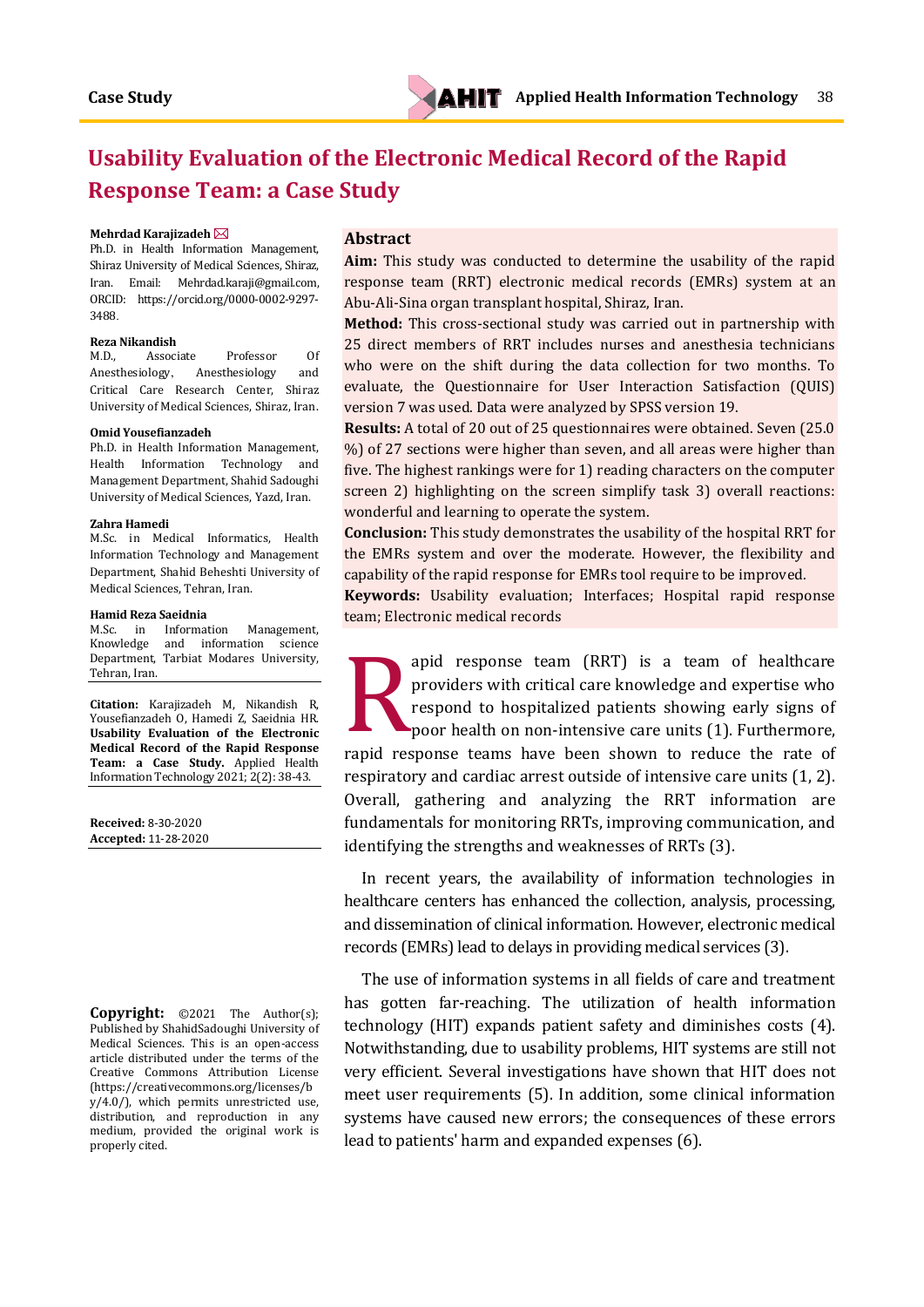In the design and development of health information systems, the greatest focus is on performance, security, and database design, and less attention is paid to the usability of the health information system. Therefore, one of the problems of clinical information systems is usability, which greatly affects patient care (7, 8). Hence, it is necessary to evaluate the usability of the health information system.

Usability is defined in different ways and usually includes a set of evaluation methods to understand the user experience to create desired, useful and usable products. According to the US Department of Health and Human Services (HHS), usability testing evaluates a product or service using a user-centric evaluation (9). Typically, during the usability testing, participants try to carry out the tasks assigned to them, and the recipients are simultaneously testing, monitoring, listening, and taking notes on the participants' activities (10).

The history of evaluation studies on health information systems dates back to decades ago. However, as one of this research is related to the present study, we can refer to the research entitled Assessing the Electronic Bedside Pediatric Early Warning System.

The study results (Tomasi et al.) showed that decision-making based on initial electronic warning was 18%, and initial paper warning was 12.7%. The error rate of calculating the initial warning in electronic records was 15.7% lower than the initial paper warning (11). In another study, Falk et al. demonstrated that the usability of intensive care information systems was poor (12).

Ratwani et al. found that the usability challenges of health information technology have led to unwanted consequences. The weakness of the usability of electronic health records has caused harm to the patient; it causes clinical experts to spend more time using electronic health records. In addition, the poor usability of the clinical information system will decrease patient safety (13).

This study aims to determine if the rapid response team can use the electronic medical record system. As a result, we will help identify the type of problems of clinical specialists with the electronic medical record system of the rapid response team. The collected usability problems help the developer to modify the software in the updated version.

## **Method**

This is a cross-sectional study conducted to evaluate the EMR of the RRT in Abu-Ali-Sina Organ Transplant Hospital in 2020.

Abu Ali Sina Organ Transplant Center is the largest and most equipped organ transplant center in Iran and the Middle East, and it is recognized as one of the most critical transplant centers in the world. A significant number of rare transplants are performed annually in Shiraz, Iran (14).

This hospital is equipped with more than 600 beds. Varieties of transplant surgeries, including liver, kidney, pancreas, heart, and bowel transplants are performed in this hospital. The RRT of the hospital consists of a registered nurse anesthetist and an ICU nurse. This team is managed by a nurse supervisor and is guided by an ICU specialist daily. Nearly 80 patients receive rapid response services by the emergency response team every month. Due to the sample size limit, all the people were included in the investigation.

The Questionnaire for User Interaction Satisfaction (QUIS) version 7 was used to evaluate the usability of EMR the RRT. It is a usabilitytesting tool designed to evaluate user satisfaction with specific aspects of the human/computer interface. The QUIS contains six parts: demographics (6 questions), overall reactions to the software (6 questions), screen factors (4 questions), terminology and system information (6 questions), learning (6 questions), and system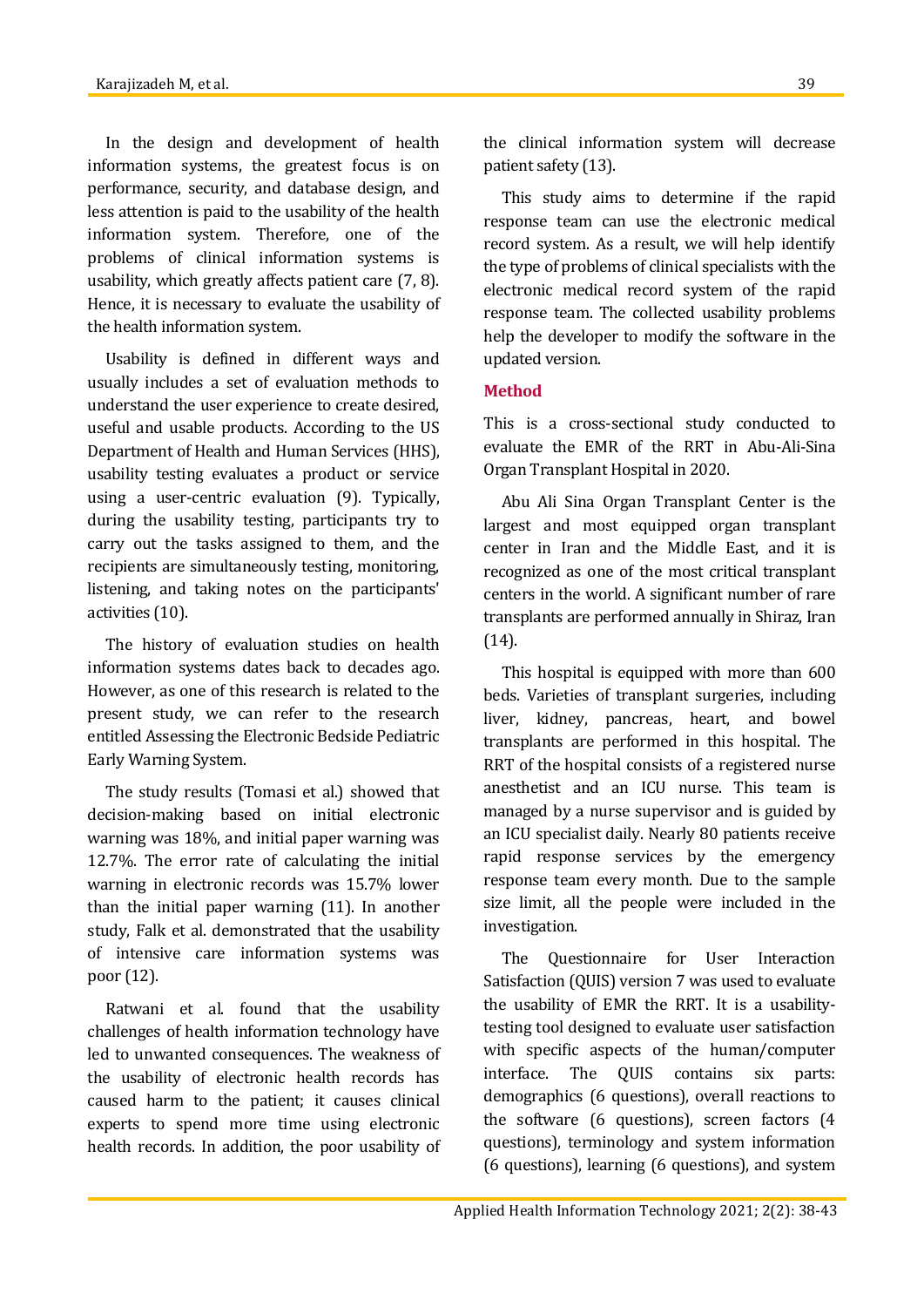capability (5 questions). RRT members received the questionnaire URL via e-mail on March 9, 2021, designed in Google Form. The subjects were asked to rate each item based on a 10-point Likert scale with opposing adjectives on each end of the scale. Besides, the Persian version QUIS has a reliability of 0.94 (Cranach's alpha) (15).

Participation in the study was voluntary, and all participants submitted written informed consent before enrollment. Also, participants were assured that their personal information in the survey would not be disclosed.

Survey responses were collected and analyzed by SPSS version 19. Data items on the 10-point Likert scale were coded from 0 to 9. The average of each item and the overall mean were calculated.

## **Results**

In this study, 20 responses were obtained out of 25 responses. The mean (SD) age of the participants was 27.9 (1.93) years (with the age range of 25-31). Also, the mean (SD) of work experience in hospital and work experience with

hospital information systems (HIS) was 4.05 (1.73) and 2.9(1.51) years, respectively. The demographic characteristics of the participants are shown in Table 1.

| <b>Variable</b> |                 | Frequency (%*) |  |
|-----------------|-----------------|----------------|--|
| Sex             | Male            | 15(75)         |  |
|                 | Female          | 5(25)          |  |
| Career Field    | <b>Nurse</b>    | 13(65)         |  |
|                 | Anesthesia      | 7(35)          |  |
|                 | technician      |                |  |
| Education       | <b>Bachelor</b> | 18 (90)        |  |
| level           | Master          |                |  |

**Table 1**: Demographic characteristics of participants

A higher score indicates higher user satisfaction. The average QUIS rating for the EMR was 6.45, and a mean less than five shows an unacceptable level of satisfaction.

Seven (25.0%) of 27 sections were higher than seven. The score of all areas was higher than five. The highest rankings were for 1) reading characters on the computer screen 2) highlighting on the screen simplify task 3) overall reactions: terrible-wonderful and learning to operate the system (Table 2).

|                                          | <b>Section</b>                                         | Range   | <b>Mean</b> |
|------------------------------------------|--------------------------------------------------------|---------|-------------|
| 1. Overall reactions to the<br>software  | Overall reactions: Terrible-wonderful                  | $5-9$   | 7.11        |
|                                          | Overall reactions: Difficult-easy                      | $2-9$   | 6.74        |
|                                          | Overall reactions: Frustrating-satisfying              | $5-9$   | 7.05        |
|                                          | Overall Reactions: Inadequate power-adequate power     | $3-9$   | 6.21        |
|                                          | Overall reactions: Dull-stimulating                    | $1-9$   | 5.68        |
|                                          | Overall reactions: Rigid-flexible                      | $0 - 9$ | 5.00        |
| 2. Screen factors                        | Reading characters on the computer screen              | $4-9$   | 7.42        |
|                                          | Highlighting on the screen simplifies the task         | $4-9$   | 7.16        |
|                                          | Organization of information on the screen              | $4-9$   | 7.00        |
|                                          | Sequence of screens                                    | $4-9$   | 7.05        |
| 3. Terminology and<br>system information | Use of terms throughout the system                     | $5-9$   | 6.95        |
|                                          | Computer terminology is related to the task            | $4 - 9$ | 6.74        |
|                                          | Position of messages on screen                         | $4-9$   | 6.58        |
|                                          | Messages on the screen that prompt the user to input   | $0 - 9$ | 6.42        |
|                                          | The computer keeps you informed about what it is doing | $0 - 9$ | 5.79        |
|                                          | Error messages                                         | $3-9$   | 6.68        |
| 4. Learning                              | Learning to operate the system                         | $4 - 9$ | 7.11        |
|                                          | Exploring new features by trial and error              | $3-9$   | 6.00        |
|                                          | Remembering names and using commands                   | $2-9$   | 6.42        |
|                                          | Tasks can be performed in a straight-forward manner    | $4 - 9$ | 6.37        |
|                                          | Help messages on the screen                            | $4 - 9$ | 6.53        |
|                                          | Supplemental reference materials                       | $1 - 9$ | 6.26        |

**Table 2:** User satisfaction ratings for the EMR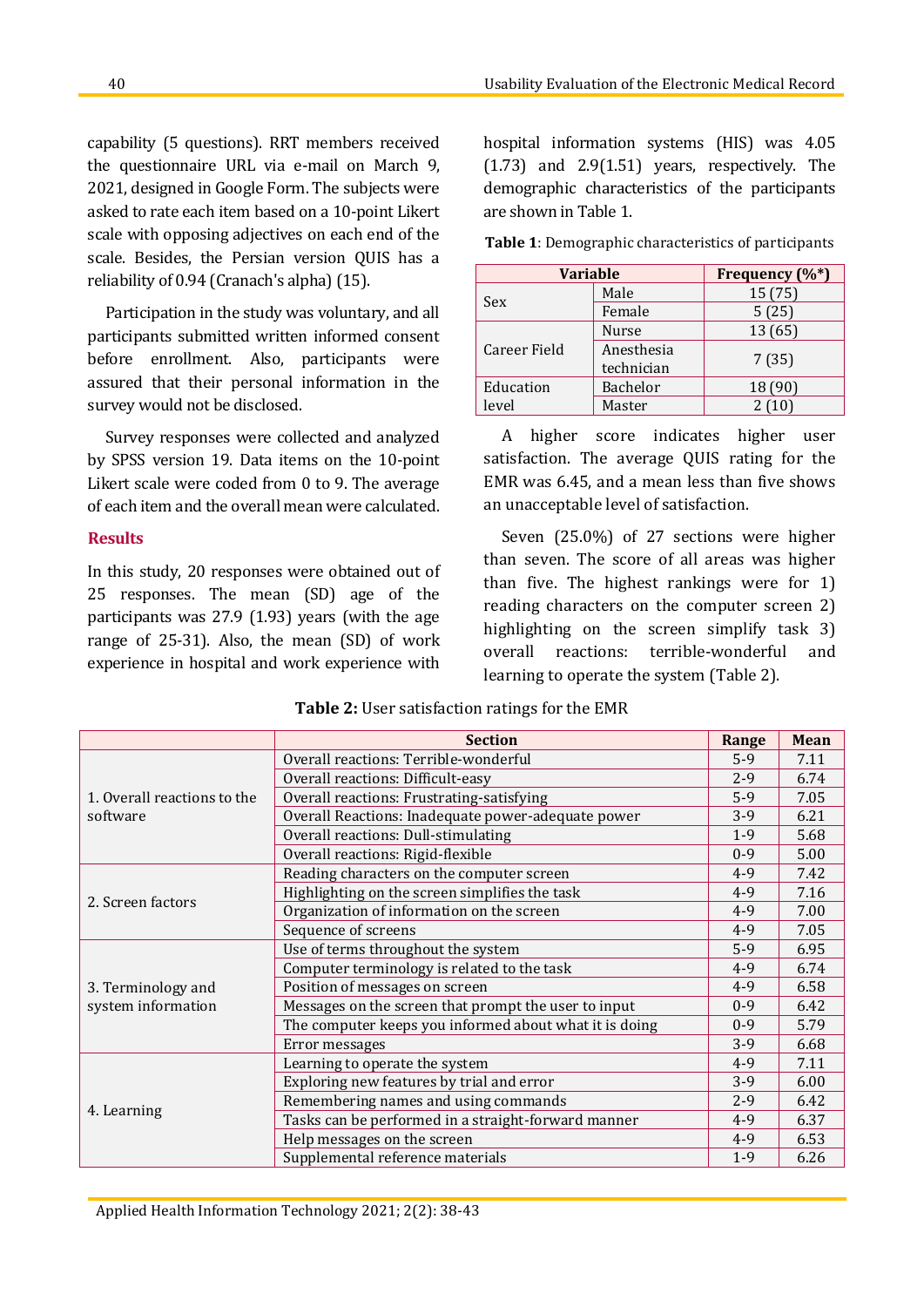|                       | <b>Section</b>                   | Range   | <b>Mean</b> |
|-----------------------|----------------------------------|---------|-------------|
| 5. System Capabilit.y | System speed                     | $0 - 9$ | 5.84        |
|                       | System reliability               | $2-9$   | 6.47        |
|                       | System sounds tend to be         | $3-9$   | 6.00        |
|                       | Correcting mistakes              | $0 - 9$ | 5.74        |
|                       | Designed for all levels of users | $1 - 9$ | 5.74        |
| <b>Total</b>          |                                  |         | 6.45        |

## **Discussion**

The overall opinion of the users towards the EMR of the RRT was easy to use, satisfying, stimulating, flexible, and powerful enough. It obtained a range between 4-9 and means of 5 and above in screen factors. Ghalayini et al. demonstrate that organization of display has a positive effect on the system's usability (16), consistent with the results of our study in the field of organization of information on-screen with a Mean of 7. In addition, 'reading characters on the computer screen' with a mean of 7.42 and 'highlighting on the screen simplifies tasks' with a mean of 7.16 indicates the good organization of the rapid response team software screen.

In the 'Terminology and System Information' section, the rapid response team software achieved a Mean higher than 5 in its options range of 0-9. Romaric et al. indicate that incomplete content and display method is one of the most important usability problems (17), consistent with our study results. The lowest rapid response team software means in the part of 'terminology and system information' was related to 'computer keeps you informed about what is doing' and 'messages on-screen that prompt user to input' with means of 5.79 and 6.42 in the range of 0-9, respectively. It means a defect and disability of rapid response team software in this regard. However, the 'use of terms throughout system option' with a mean of 6.95 in the range of 5-9, evaluated relatively well.

Hardenbol et al. showed that it is necessary to consider remembering, shortcuts, and adaptability to apply decision support systems in the outpatient ward (18). According to our findings, 'learning to operate' the rapid response team software system with a mean of 7.11 in the range of 4-9 has been evaluated at a good level. Also, 'help messages on the screen with a range of 4-9 and a mean of 6.53 were evaluated relatively well.

Many studies have investigated the importance of errors prevention and correcting system errors. Most of these studies have paid special attention to this issue, and the deficiency or weakness of error prevention in the system can make the designed system or software very weak and incapacitated (19-21). In our evaluation of the rapid response team software, the 'correcting mistakes' feature with a mean of 5.74 in range 0-9 was not evaluated well, indicating the software weakness. In addition, designed for all levels of users with a mean of 5.74 and the system speed with a mean of 5.84 were evaluated at low levels.

This study had some limitations, including methods and tools. Due to COVID-19 conditions and overcrowding in hospitals, we could not use qualitative methods such as focus group interviews. Certainly, qualitative methods in sparsely populated research samples can provide more detail. This issue can be considered as future work.

## **Conclusion**

This study indicates that the usability of EMR interfaces, specifically screen factors like using the screen to highlight letters, simplifies the task and can increase by organizing information on the EMR system. Paying attention to the screen dimension of usability in an EMR system can help to reduce medical errors. To increase consistency in EMR interfaces, terminology and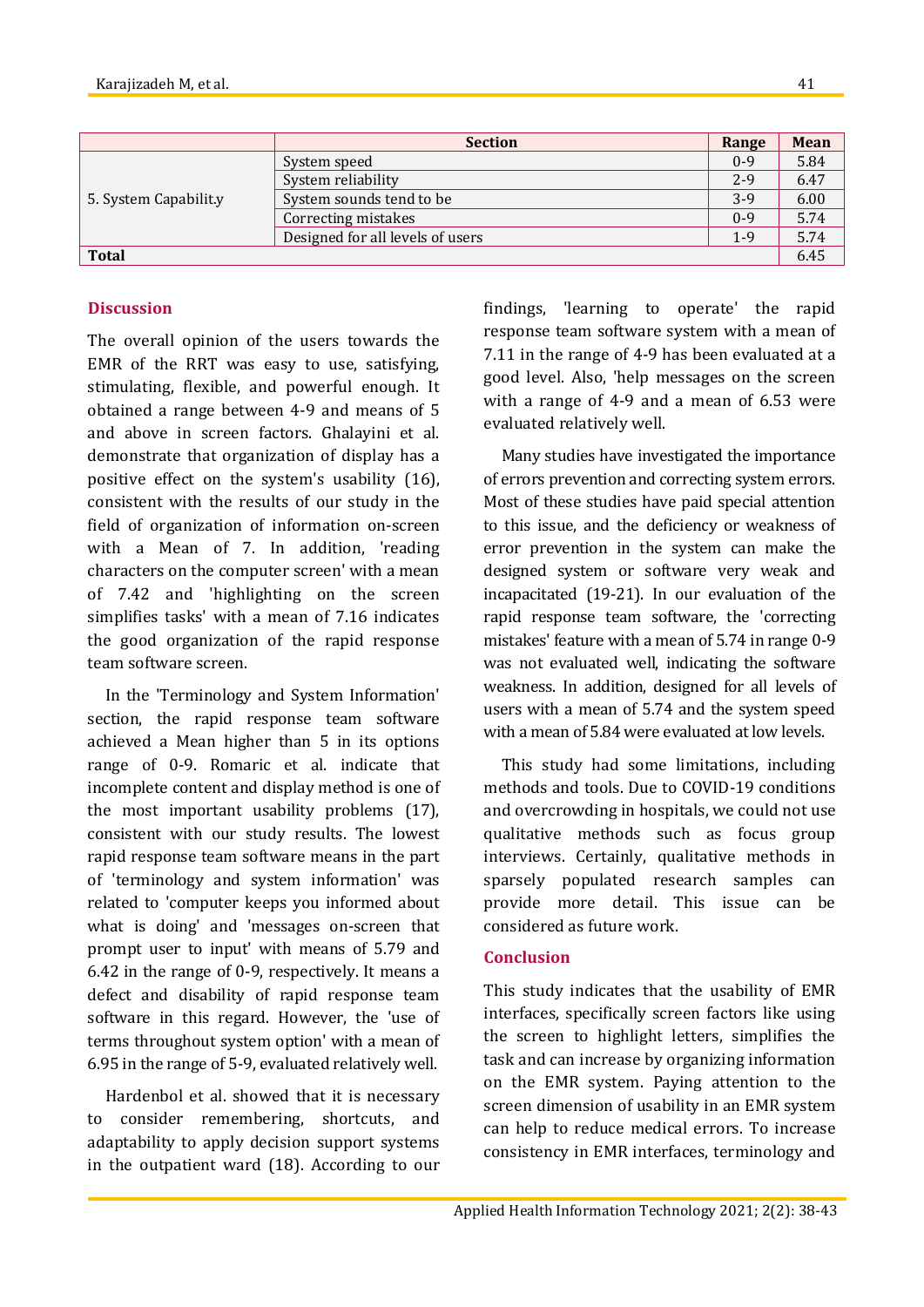system information must be considered. For this intention, attention must be paid to how the terms are used throughout the system and how the messages are displayed.

In conclusion, this study demonstrates that the usability of the in-hospital rapid response team electronic medical record system was over moderate. However, the flexibility and capability of the rapid response EMRs system need to be improved. A further qualitative study on the usability of rapid response team EMRs is needed to identify the usability problem of this software. To increase the satisfaction of the user, the design, and development of systems based on the principles of user-centered design and participation of system stakeholders at all stages of system design and development, are necessary.

## **Disclaimer statements**

- **Acknowledgment:** The authors would like to thank the RRT personnel of Abu-Ali-Sina Organ Transplant Center for their participation.
- **Conflict of interest**: None
- **Financial Support or sponsorship**: Shiraz University of Medical Sciences supported this study (Grant number: 98-01-122-21638, Ethical code: IR.SUMS.REC.1399.383).
- **Protection of human and animal subjects**: Not applicable
- **Authors' contribution**: MK contributed to the design, acquisition, analysis, interpretation of data, and drafting. RN contributed to the acquisition, analysis, interpretation of data, and drafting. SZH contributed to the design, acquisition of the data, and revising it critically for important intellectual content. HRS contributed to the acquisition, analysis, and revised manuscript. MR contributed to the acquisition, analysis, interpretation of data, and drafting. All Authors approved the final version of the manuscript.

### **References**

1.Jones DA, DeVita MA, Bellomo R. Rapid-response teams. New England Journal of Medicine. 2011;365(2):139-46.

- 2.Chan PS, Jain R, Nallmothu BK, Berg RA, Sasson C. Rapid response teams: a systematic review and meta-analysis. Archives of internal medicine. 2010;170(1):18-26.
- 3.Chuang T-YA, Yii N, Nyandowe M, Iyer R. Examine the impact of the implementation of an electronic medical record system on operating theatre efficiency at a teaching hospital in Australia. International Surgery Journal. 2019;6(5):1453-7.
- 4.Chaudhry B, Wang J, Wu S, Maglione M, Mojica W, Roth E, et al. Systematic review: impact of health information technology on quality, efficiency, and costs of medical care. Annals of internal medicine. 2006;144(10):742-52.
- 5.Rahimi B, Safdari R, Jebraeily M. Development of hospital information systems: User participation and factors affecting it. Acta Informatica Medica. 2014;22(6):398.
- 6.Coiera E, Ash J, Berg M. The unintended consequences of health information technology revisited. Yearbook of medical informatics. 2016;25(01):163-9.
- 7.Kushniruk AW, Triola MM, Borycki EM, Stein B, Kannry JL. Technology induced error and usability: the relationship between usability problems and prescription errors when using a handheld application. International journal of medical informatics. 2005;74(7-8):519-26.
- 8.Yasemi Z, Rahimi B, Khajouei R, Yusefzadeh H. Evaluating the Usability of a Nationwide Pharmacy Information System in Iran: Application of Nielson's Heuristics. Journal of Clinical Research in Paramedical Sciences. 2018;7(2):e80331.
- 9.Jokela T, Iivari N, Matero J, Karukka M, editors. The standard of user-centered design and the standard definition of usability: analyzing ISO 13407 against ISO 9241-11. Proceedings of the Latin American conference on Human-computer interaction; 2003.
- 10. Nielsen J. Usability engineering: Morgan Kaufmann; 1994.
- 11. Tomasi JN, Hamilton MV, Fan M, Pinkney SJ, Middaugh KL, Parshuram CS, et al. Assessing the electronic Bedside Paediatric Early Warning System: A simulation study on decision-making and usability. International journal of medical informatics. 2020;133:103969.
- 12. von Dincklage F, Suchodolski K, Lichtner G, Friesdorf W, Podtschaske B, Ragaller M. Investigation of the usability of computerized critical care information systems in Germany. Journal of intensive care medicine. 2019;34(3): 227-37.
- 13. Ratwani RM, Reider J, Singh H. A decade of health information technology usability challenges and the path forward. Jama. 2019;321(8):743-4.
- 14. Malek-Hosseini SA, Habibzadeh F, Nikeghbalian S. Shiraz organ transplant center: the largest liver